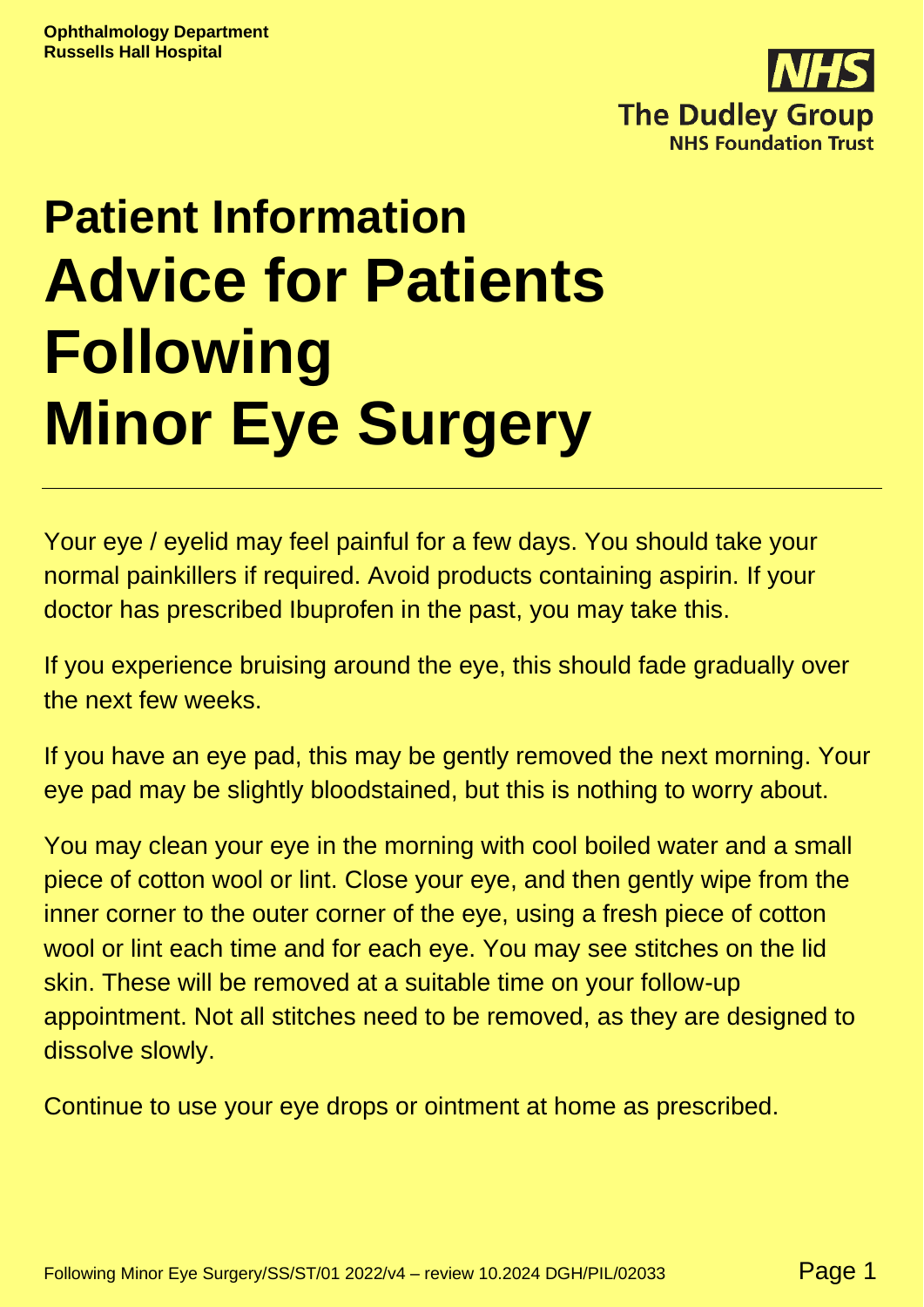## **What if I have any problems or questions after reading this leaflet?**

Please contact the **Urgent Referral Clinic** team at Russells Hall Hospital Eye Clinic on **01384 456111 ext. 3633** (9am to 4.30pm, Monday to Friday).

#### **Eye emergency, out of hours**

In case of an eye emergency after the closing hours of the Eye Clinic at Russells Hall (including weekends and bank holidays), please contact:

#### **Birmingham and Midland Eye Centre on 0121 507 4440**

The doctor on call is usually based at the Eye Centre, City Hospital, Dudley Road, Birmingham. They may need to call you back, and if necessary, they will arrange for you to visit them.

**Note:** the information in this booklet is provided for information only. The information found is **not** a substitute for professional medical advice or care by a qualified doctor or other health care professional. **Always** check with your doctor if you have any concerns about your condition or treatment. This is only indicative and general information for the procedure. Individual experiences may vary and all the points may not apply to all patients at all times. Please discuss your individual circumstances with your eye doctor.

### **Author: Mr S Shafquat FRCS FRCOphth Consultant ophthalmologist Retina lead**

This leaflet can be downloaded or printed from <http://dgft.nhs.uk/services-and-wards/ophthalmology/>